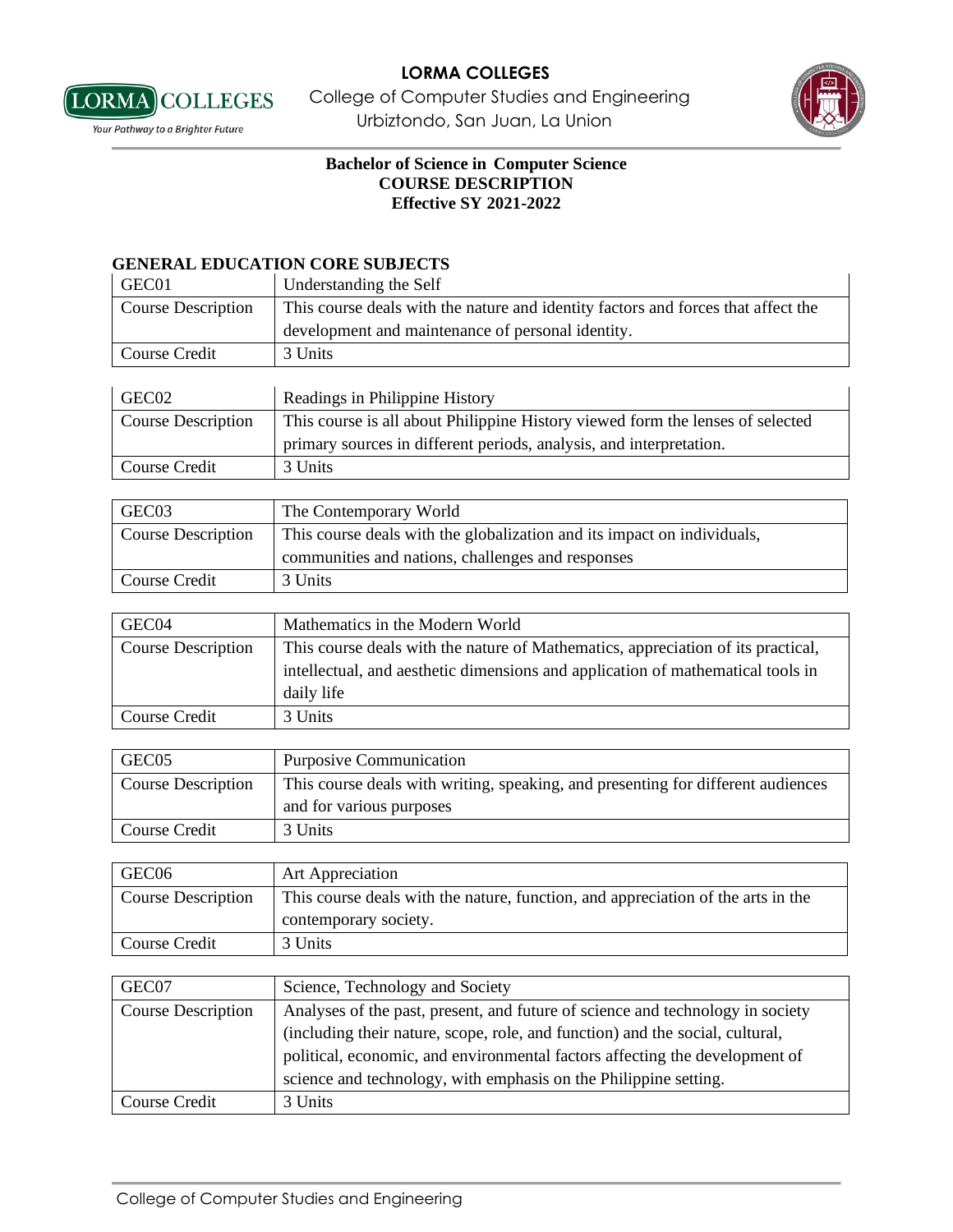

**LORMA** COLLEGES College of Computer Studies and Engineering **Vour Pathway to a Brighter Future Standard Expansion Urbiztondo, San Juan, La Union** 



## **Bachelor of Science in Computer Science COURSE DESCRIPTION Effective SY 2021-2022**

| GEC08                     | Ethics                                                                             |
|---------------------------|------------------------------------------------------------------------------------|
| <b>Course Description</b> | This course deals with the principles of ethical behavior in modern society at the |
|                           | level of the person, society, and interaction with the environment and other       |
|                           | shared resources                                                                   |
| Course Credit             | 3 Units                                                                            |

## **GENERAL EDUCATION ELECTIVE SUBJECTS**

| GEE01                     | Philippine Popular Culture                                                          |
|---------------------------|-------------------------------------------------------------------------------------|
| <b>Course Description</b> | This three-unit course provides the students with critical perspectives in          |
|                           | understanding and way of knowing popular culture in the Philippines. This           |
|                           | course aims to explore new forms of art, music, and literature arising from         |
|                           | opportunities and demands of mass audiences, markets, and mass media, and           |
|                           | their social, economic and political contexts. This course also locates popular     |
|                           | culture as a historic-spatial condition and phenomenon of Philippine modernity.     |
|                           | It aims to investigate how the term popular culture is operationalized, circulated, |
|                           | re-produced, consumed and instrumentalized by the recurring social order.           |
| Course Credit             | 3 Units                                                                             |

| GEE02                     | <b>Environmental Science</b>                                                     |
|---------------------------|----------------------------------------------------------------------------------|
| <b>Course Description</b> | This three-unit course deals with the general concepts and principles pertaining |
|                           | to complex patterns of interaction between the physical environment and          |
|                           | biological communicates on earth. Emphasis is also given on the current          |
|                           | environmental issues and concerns as well as disaster risk management            |
|                           | techniques.                                                                      |
| Course Credit             | 3 Units                                                                          |

| GEE03              | Gender and Society                                                                  |
|--------------------|-------------------------------------------------------------------------------------|
| Course Description | This three-unit course aims to analyze the role of gender in society in             |
|                    | interdisciplinary and intersectional gender studies perspectives. Students develop  |
|                    | an independent ability to discuss theories and analyze the role of gender in        |
|                    | societal development. The course covers different empirical and theoretical         |
|                    | perspectives in gender studies in relation to how gender, ethnicity, class,         |
|                    | religion, ability, and sexuality interplay with societal institutions and the       |
|                    | development of society, with a focus on how this interplay creates and shapes       |
|                    | gendered bodies, subjects, identifications, gender relations, and power structures. |
| Course Credit      | 3 Units                                                                             |

# **GENERAL EDUCATION MANDATED SUBJECT**

RIZAL Life and Works of Rizal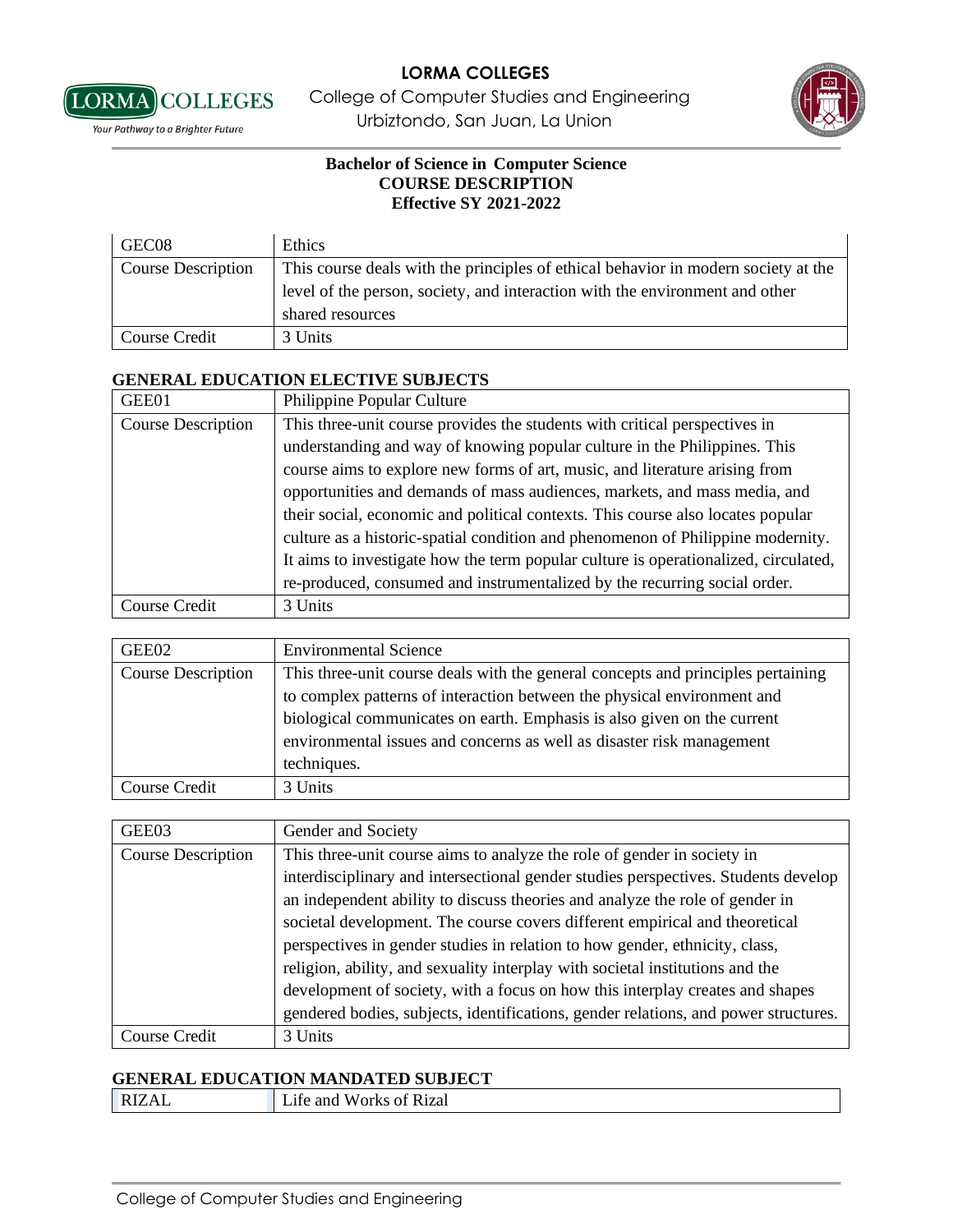

**LORMA** COLLEGES College of Computer Studies and Engineering **Vour Pathway to a Brighter Future Standard Expansion Urbiztondo, San Juan, La Union** 



#### **Bachelor of Science in Computer Science COURSE DESCRIPTION Effective SY 2021-2022**

| <b>Course Description</b> | This course is designed to orient the students about the life, works and writings |
|---------------------------|-----------------------------------------------------------------------------------|
|                           | of the greatest hero and martyr of our nation from the day of his birth until the |
|                           | day of his death.                                                                 |
| Course Credit             | 3 Units                                                                           |

## **GENERAL EDUCATION INSTITUTIONAL SUBJECTS**

| CFVE01                    | <b>Christian Foundation and Values Education 1</b>                                 |
|---------------------------|------------------------------------------------------------------------------------|
| <b>Course Description</b> | This course is an introduction of the study of the Bible, the nature and being of  |
|                           | God in the power of God's word in one's life, with emphasis of the life, person,   |
|                           | and ministry of the Lord Jesus Christ. It also embraces Biblical Christian values  |
|                           | that will inspire the students to live uprightly and to achieve excellent and      |
|                           | honorable aspirations. This course also presents an in department study scriptural |
|                           | study of life of an Old and New Testament personalities using both positive and    |
|                           | negative examples, students learn from context to face both the challenges of      |
|                           | everyday living and overwhelming experiences and to prepare the students in real   |
|                           | life situations.                                                                   |
| Course Credit             | 3 Units                                                                            |

| CFVE02             | Christian Foundation and Values Ed 2                                           |
|--------------------|--------------------------------------------------------------------------------|
| Course Description | This course provides instructions toward righteous living in the sight of God. |
|                    | One strong evidence that God truly has created humans is the "inner sense of   |
|                    | morality" in man which means that man was made in the image of God Himself     |
|                    | and was given the ability to choose what is good and right thing to do.        |
| Course Credit      | 3 Units                                                                        |

#### **COMMON COURSES**

| <b>INTROCOM</b>           | Introduction to Computing                                                    |
|---------------------------|------------------------------------------------------------------------------|
| <b>Course Description</b> | This course provides an overview of the Computing Industry and Computing     |
|                           | profession including Research and Applications in different fields, an       |
|                           | Appreciation of Computing in different fields such as Biology, Sociology,    |
|                           | Environment and Gaming, an understanding of ACM Requirements, an             |
|                           | Appreciation of the history of computing and knowledge of the key components |
|                           | of Computer Systems (Organization and Architecture), Malware, Computer       |
|                           | Security, Internet and Internet Protocols. HTML4/5 and CSS.                  |
| Course Credit             | 3 Units                                                                      |

| COMPRO1            | Fundamentals of Problem Solving and Programming 1                                 |
|--------------------|-----------------------------------------------------------------------------------|
| Course Description | The Course covers the use of General purpose programming language to solve        |
|                    | problems. The emphasis is to train students to design, implement, test, and debug |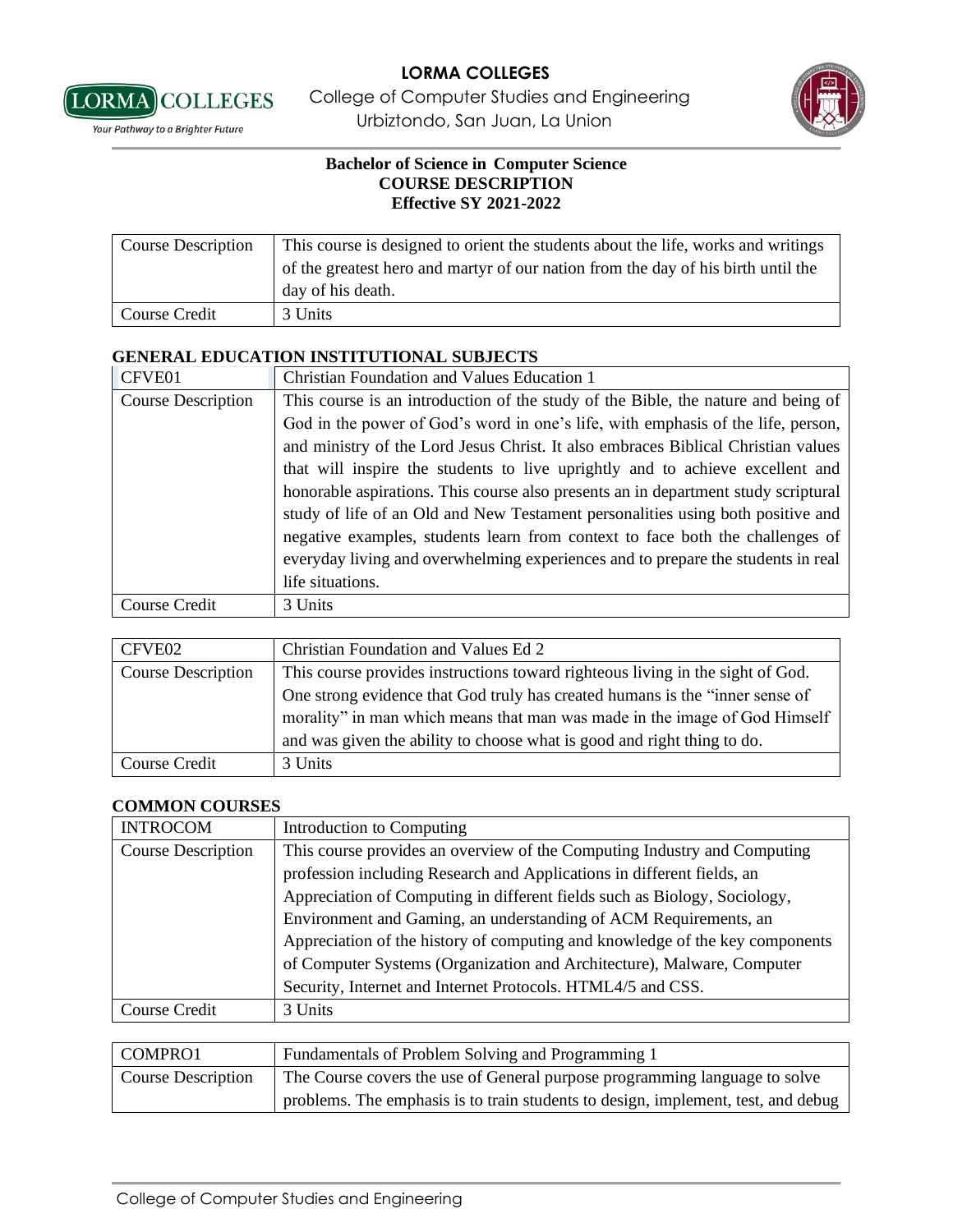

**LORMA** COLLEGES College of Computer Studies and Engineering **Vour Pathway to a Brighter Future Standard Expansion Urbiztondo, San Juan, La Union** 



### **Bachelor of Science in Computer Science COURSE DESCRIPTION Effective SY 2021-2022**

|                           | programs intended to solve computing problems using fundamental<br>programming construct. |
|---------------------------|-------------------------------------------------------------------------------------------|
| Course Credit             | 3 Units                                                                                   |
|                           |                                                                                           |
| COMPRO2                   | Intermediate Problem Solving and Programming 2                                            |
| <b>Course Description</b> | This course is a continuation of IT02. The emphasis to train students to design,          |
|                           | implement, test and debug programs intended to solve computing problems                   |
|                           | using basic data structures and standard libraries.                                       |
| Course Credit             | 3 Units                                                                                   |

| <b>DATASTRUC</b>          | Data Structures and Algorithm                                                   |
|---------------------------|---------------------------------------------------------------------------------|
| <b>Course Description</b> | The course covers the standard data representation and algorithms to solve      |
|                           | computing problems efficiently (with respect to space requirements and time     |
|                           | complexity of algorithm). This covers the following: Stacks, Queues, Trees,     |
|                           | Graphs, Maps, and sets thorough discussions of sorting and searching algorithms |
|                           | and hashing is covered.                                                         |
| Course Credit             | 3 Units                                                                         |

| <b>INFOMAN1</b>    | <b>Information Management 1</b>                                            |
|--------------------|----------------------------------------------------------------------------|
| Course Description | This course covers information management, database design, data modeling, |
|                    | SQL, and implementation using relational database system.                  |
| Course Credit      | 3 Units                                                                    |

| <b>APPDEV</b>             | Applications Development and Emerging Technologies                            |
|---------------------------|-------------------------------------------------------------------------------|
| <b>Course Description</b> | This course covers physical design and implementation of information systems  |
|                           | applications. Implementation in emerging distributed computing environments   |
|                           | using traditional and contemporary development methodologies. Students will   |
|                           | utilize a contemporary development environment to implement a project that    |
|                           | spans the scope of the pre-requisite courses. Object-oriented programming and |
|                           | methods and some procedural methods will be employed.                         |
| Course Credit             | 3 Units                                                                       |

#### **PROFESSIONAL COURSES**

| <b>AUTOMAT</b>            | Automata Theory and Formal Languages                                        |
|---------------------------|-----------------------------------------------------------------------------|
| <b>Course Description</b> | This course introduces the formal models of computing and their relation to |
|                           | formal languages.                                                           |
| Course Credit             | 3 Units                                                                     |
|                           |                                                                             |
| <b>COMPORG</b>            | Computer Organization and Architecture                                      |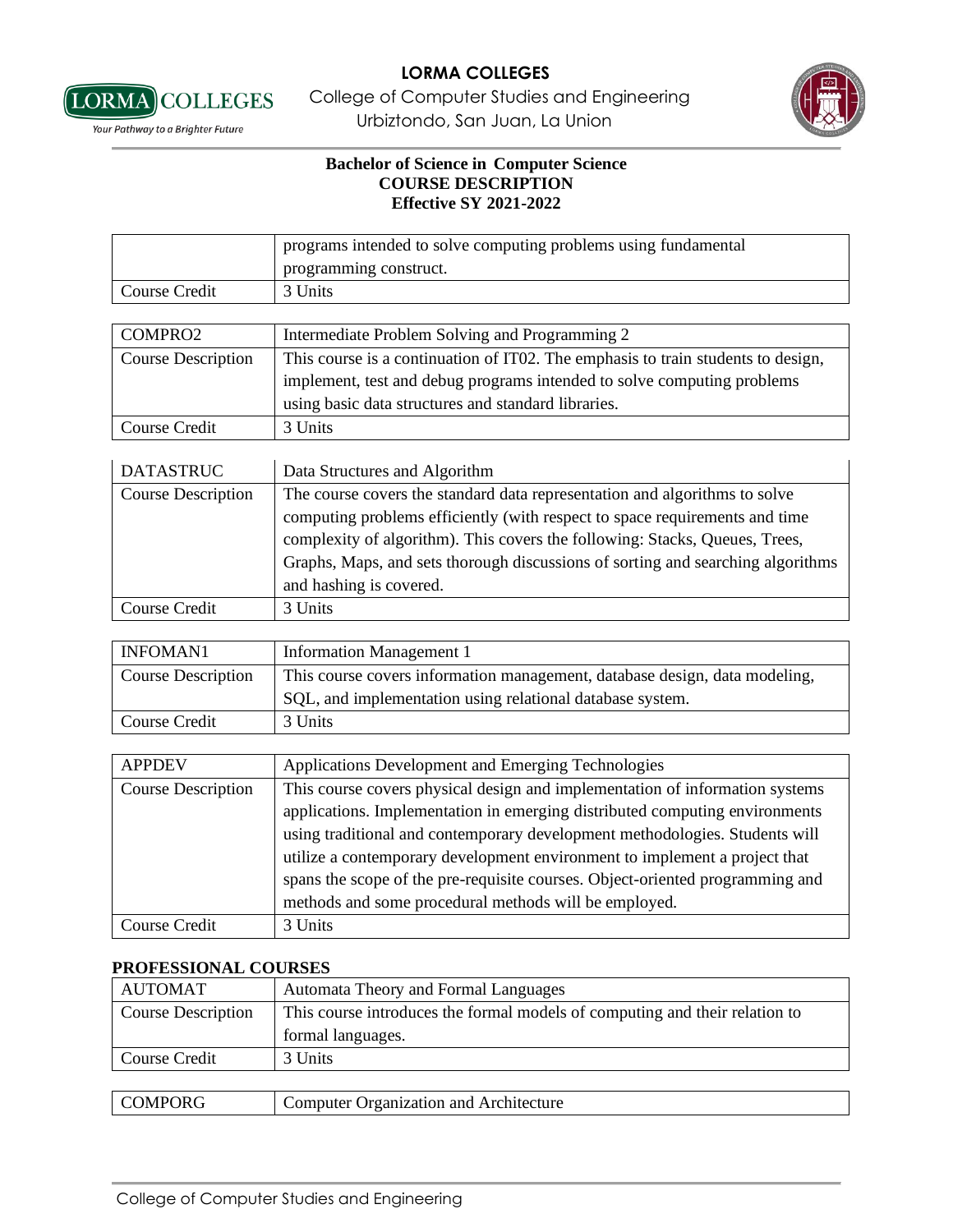

[LORMA] COLLEGES College of Computer Studies and Engineering **Vour Pathway to a Brighter Future Standard Expansion Urbiztondo, San Juan, La Union** 



| <b>Course Description</b> | Introduction and overview of basic computer organization. Computer arithmetic: |
|---------------------------|--------------------------------------------------------------------------------|
|                           | binary, hexadecimal and decimal number conversions, binary number arithmetic   |
|                           | and IEEE binary floating point number standard. Basic computer logic: gates,   |
|                           | combinational circuits, sequential circuits, adders, ALU, SRAM and DRAM.       |
|                           | Basic assembly language programming, basic Instruction Set Architecture (ISA), |
|                           | and the design of single cycle CPU.                                            |
| Course Credit             | 3 Units                                                                        |

| <b>IAS</b>                | <b>Information Assurance and Security</b>                                           |
|---------------------------|-------------------------------------------------------------------------------------|
| <b>Course Description</b> | This course covers fundamental concepts necessary to understand the threats to      |
|                           | security as well as various defences against the threats. This also includes an     |
|                           | understanding of existing threats, planning for security, technology used to defend |
|                           | a computer system and implementing security measures and technology.                |
| Course Credit             | 3 Units                                                                             |

| <b>DATACOM</b>            | Data Communication and Networking                                                                                                                                                                                                                                                                                                                                                                                                                                                                                                                     |
|---------------------------|-------------------------------------------------------------------------------------------------------------------------------------------------------------------------------------------------------------------------------------------------------------------------------------------------------------------------------------------------------------------------------------------------------------------------------------------------------------------------------------------------------------------------------------------------------|
| <b>Course Description</b> | This course teaches the design and implementation techniques essential for<br>engineering robust networks. Topics include networking principles,<br>Transmission Control Protocol/Internet Protocol, naming and addressing<br>(Domain Name System), data encoding/decoding techniques, link layer<br>protocols, routing protocols, transport layer services, congestion control, quality<br>of service, network services, Software Defined Networks (SDNs), programmable<br>routers and overlay networks, wireless and mobile networking, security in |
|                           | computer networks, multimedia networking, and network management.                                                                                                                                                                                                                                                                                                                                                                                                                                                                                     |
| Course Credit             | 3 Units                                                                                                                                                                                                                                                                                                                                                                                                                                                                                                                                               |

| <b>ALGORIT</b>            | Design and Analysis of Algorithms                                                 |
|---------------------------|-----------------------------------------------------------------------------------|
| <b>Course Description</b> | A study on the design and analysis of algorithms, which introduces students to    |
|                           | the techniques in basic algorithmic analysis, algorithmic strategies, sorting and |
|                           | searching, graph algorithms, and geometric algorithms.                            |
| Course Credit             | 3 Units                                                                           |

| DISTRUC1                  | Discrete Structures 1                                                              |
|---------------------------|------------------------------------------------------------------------------------|
| <b>Course Description</b> | This course introduces the foundations of discrete mathematics as they apply to    |
|                           | computer science. Topics include functions, relations and sets, basic logic, proof |
|                           | techniques, basics of counting and introduction to digital logic and digital       |
|                           | systems.                                                                           |
|                           |                                                                                    |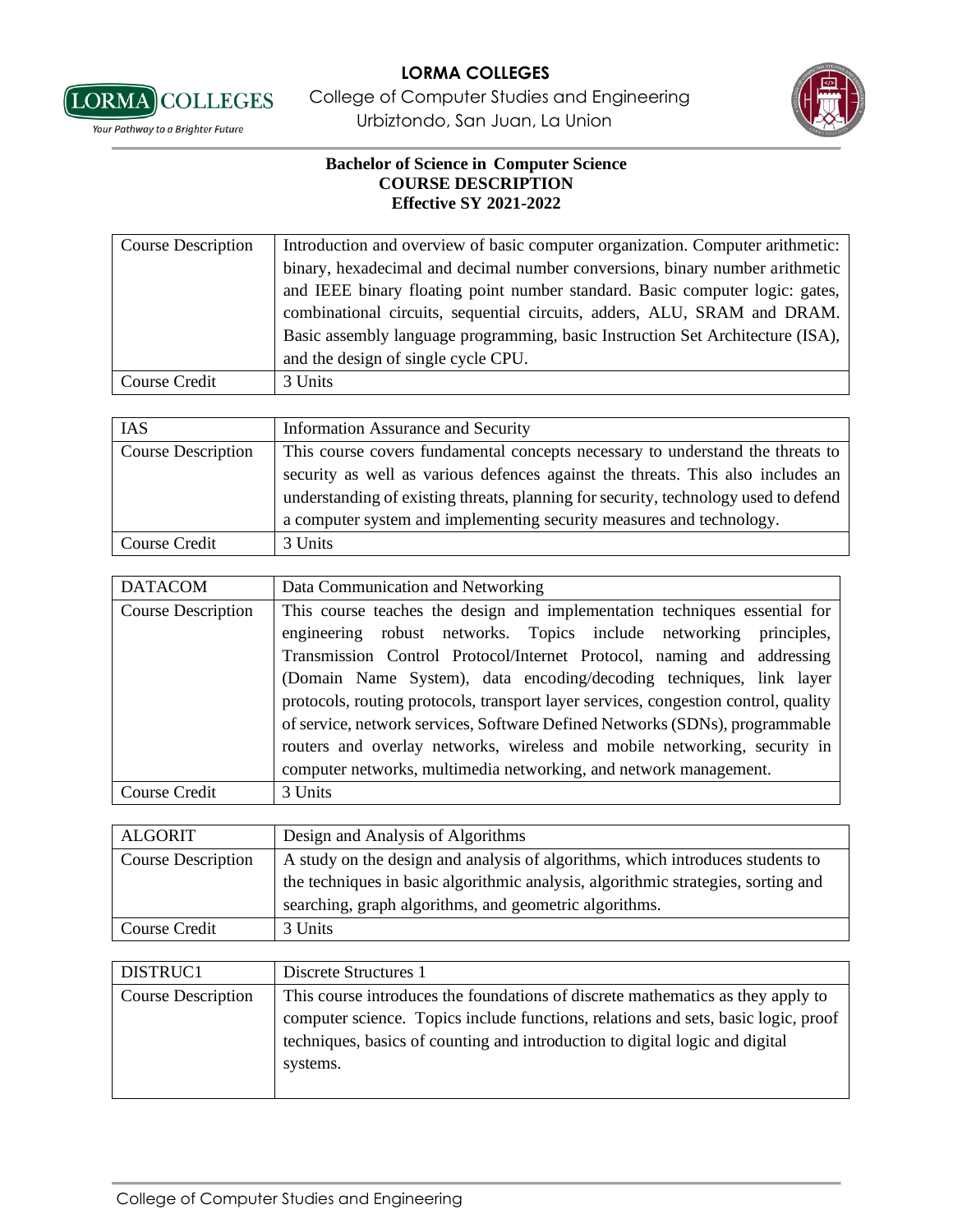

**LORMA** COLLEGES College of Computer Studies and Engineering **Vour Pathway to a Brighter Future Standard Expansion Urbiztondo, San Juan, La Union** 



| Course Credit             | 3 Units                                                                           |
|---------------------------|-----------------------------------------------------------------------------------|
|                           |                                                                                   |
| DISTRUC2                  | Discrete Structures 2                                                             |
| <b>Course Description</b> | This course is a continuation of Discrete Structures 1. Topics include induction  |
|                           | and recursion, counting, discrete probability, advanced counting techniques,      |
|                           | relations, graphs and boolean algebra.                                            |
| Course Credit             | 3 Units                                                                           |
|                           |                                                                                   |
| <b>UIUX</b>               | UI/UX Design and Programming                                                      |
| <b>Course Description</b> | The course is intended to introduce students to the discipline concerned with the |
|                           | design, evaluation $\&$ implementation of various computing systems intended for  |
|                           | human use. Emphasis will be placed on understanding human behavior with           |
|                           | interactive objects, knowing how to develop and evaluate interactive software     |
|                           | using a human-centered approach, and general knowledge of HCI design issues       |
|                           | with multiple types of interactive applications.                                  |
| Course Credit             | 3 Units                                                                           |

| <b>OOP</b>                | <b>Object Oriented Programming</b>                                              |
|---------------------------|---------------------------------------------------------------------------------|
| <b>Course Description</b> | This course allows the student to learn and apply the basic language syntax and |
|                           | principles of object-oriented programming to solve computational problems       |
|                           | adhering to the standards and guidelines of documentation.                      |
| Course Credit             | 3 Units                                                                         |

| <b>PRACTIC</b>            | PRACTICUM (240 Hours)                                                                                                                                                                                                                                                                                                                                                                                                                                                                                                                                                                                                                                                          |
|---------------------------|--------------------------------------------------------------------------------------------------------------------------------------------------------------------------------------------------------------------------------------------------------------------------------------------------------------------------------------------------------------------------------------------------------------------------------------------------------------------------------------------------------------------------------------------------------------------------------------------------------------------------------------------------------------------------------|
| <b>Course Description</b> | Practicum/OJT is a required course for Bachelor of Science in Computer Science.<br>This course focuses on the application and integration of knowledge, attitude,<br>values and skills in the workplace. It encapsulates the application of theories<br>acquired in the classrooms and actual experiences in the workplace, whereby<br>students will have the opportunity to experience a real life workplace scenario.<br>Further, the students will be exposed to relevant workplace challenges that may<br>soon arise in the practice of their practicum. Thus, making the students to have a<br>firsthand knowledge on how things are being practice and in the workplace. |
| Course Credit             | 3 Units                                                                                                                                                                                                                                                                                                                                                                                                                                                                                                                                                                                                                                                                        |

| <b>OPERSYS</b>            | <b>Operating Systems</b>                                                           |
|---------------------------|------------------------------------------------------------------------------------|
| <b>Course Description</b> | This course provides an introduction to the concepts, theories and components that |
|                           | serve as the bases for the design of classical and modern operating systems.       |
|                           | Topics include process and memory management, process synchronization and          |
|                           | deadlocks.                                                                         |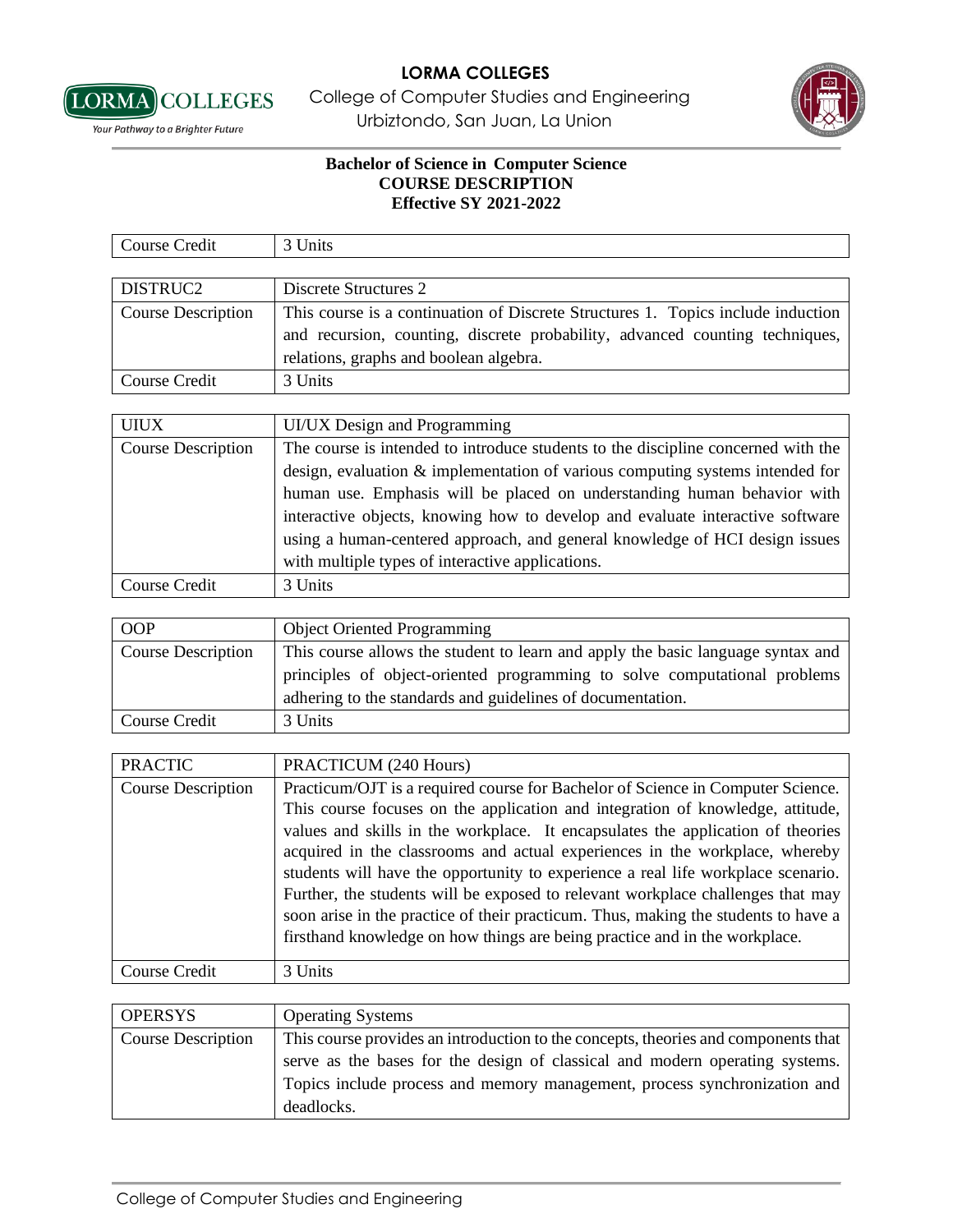

**LORMA** COLLEGES College of Computer Studies and Engineering **Vour Pathway to a Brighter Future Standard Expansion Urbiztondo, San Juan, La Union** 



| Course Credit             | 3 Units                                                                                                                                                                                                                                                                            |
|---------------------------|------------------------------------------------------------------------------------------------------------------------------------------------------------------------------------------------------------------------------------------------------------------------------------|
|                           |                                                                                                                                                                                                                                                                                    |
| <b>SOCPROF</b>            | Social and Professional Issues                                                                                                                                                                                                                                                     |
| <b>Course Description</b> | The course introduces ethics and ethical theories; provides discussions on the<br>ethical dilemmas and issues facing practitioners. An appreciation and discussion<br>of the Code of Ethics of IT Professionals; cybercrimes and appropriate Philippine<br>Laws are also included. |
| Course Credit             | 3 Units                                                                                                                                                                                                                                                                            |

| <b>PROGLAN</b>            | <b>Programming Languages</b>                                                     |
|---------------------------|----------------------------------------------------------------------------------|
| <b>Course Description</b> | This course provides students the fundamental features and concepts to different |
|                           | programming languages. Topics include overview of programming languages,         |
|                           | Introduction to language translation, type systems, data and execution control,  |
|                           | declaration and modularity, and syntax and semantics.                            |
| Course Credit             | 3 Units                                                                          |

| SOFTENG1           | Software Engineering 1                                                           |
|--------------------|----------------------------------------------------------------------------------|
| Course Description | This course provides an overview of the software engineering process. Topics     |
|                    | include requirement analysis, analysis modeling, software design fundamentals,   |
|                    | software testing, quality assurance, quality processes and software maintenance. |
|                    | Principles of object-oriented programming, programming languages, object-        |
|                    | oriented modeling and ethical issues are also discussed.                         |
| Course Credit      | 3 Units                                                                          |

| SOFTENG2                  | Software Engineering 2                                                            |
|---------------------------|-----------------------------------------------------------------------------------|
| <b>Course Description</b> | This course is a continuation of software engineering 1. Topics includes software |
|                           | requirements engineering, software architecture. Modelling, object-oriented       |
|                           | design patterns and software testing.                                             |
| Course Credit             | 3 Units                                                                           |

| THESIS1                   | CS Thesis 1                                                                          |
|---------------------------|--------------------------------------------------------------------------------------|
| <b>Course Description</b> | This course exposes students performing research in "real world setting and          |
|                           | explore how and why various information/computer systems are designed,               |
|                           | implemented and used. The primary focus of the course is collection, analysis and    |
|                           | interpretation of qualitative and quantitative empirical data across the broad range |
|                           | of CS disciplines. This subject enable student to propose a research study,          |
|                           | appropriate research methodology, perform data collection techniques and             |
|                           | analysis. Students are provided the opportunity to write a substantial proportion    |
|                           | of their methodology/data collection.                                                |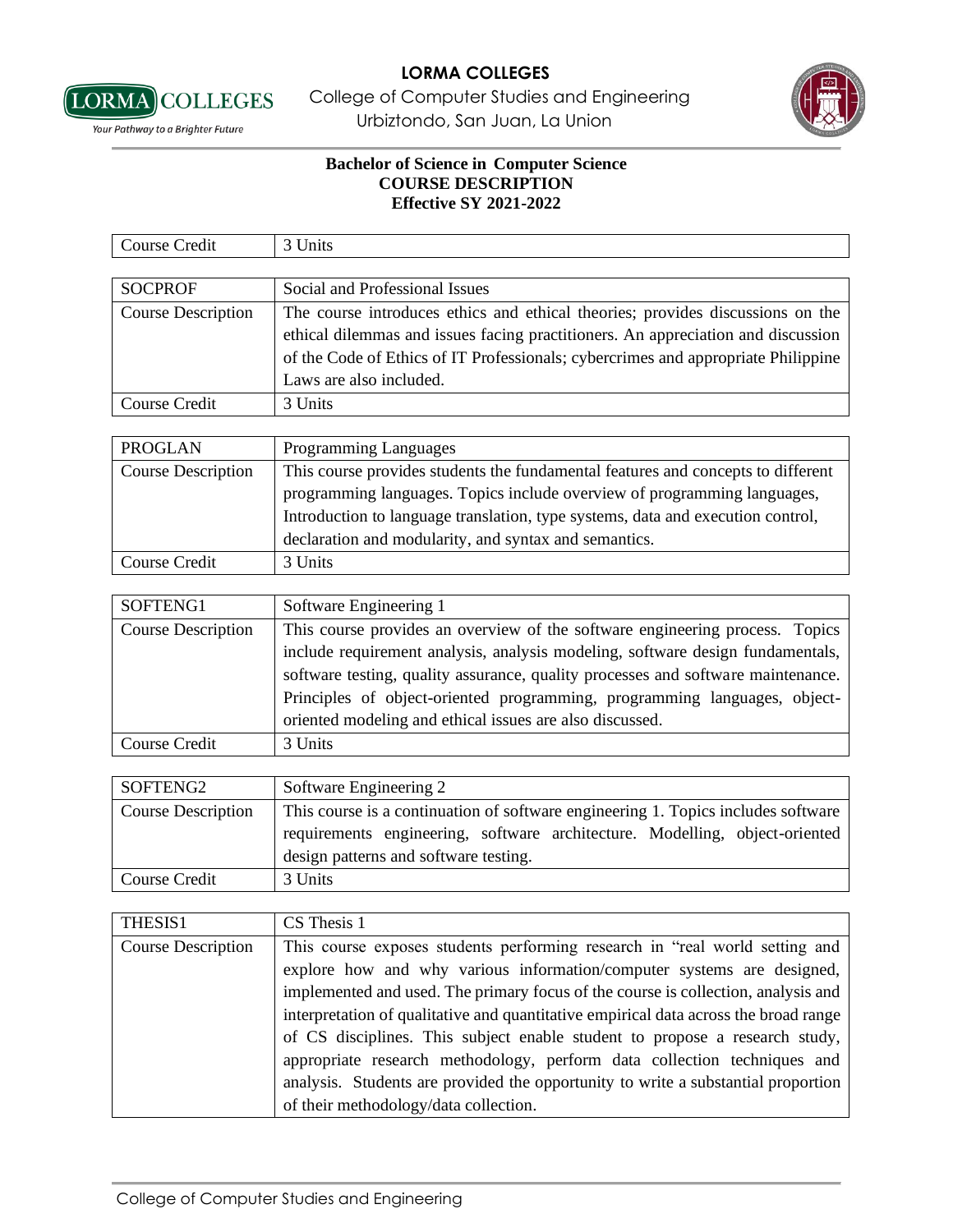

**LORMA** COLLEGES College of Computer Studies and Engineering **Vour Pathway to a Brighter Future Standard Expansion Urbiztondo, San Juan, La Union** 



## **Bachelor of Science in Computer Science COURSE DESCRIPTION Effective SY 2021-2022**

| $\sim$<br>$\cdot$ $\cdot$<br>'ourse<br>Credit | Jnıts |
|-----------------------------------------------|-------|
|                                               |       |

| THESIS2                   | CS Thesis 2                                                                                                                                                                                                                                                                                                                    |
|---------------------------|--------------------------------------------------------------------------------------------------------------------------------------------------------------------------------------------------------------------------------------------------------------------------------------------------------------------------------|
| <b>Course Description</b> | This course focuses on a culminating activity that generates an output useful in the<br>development of solutions. The developed thesis shall be accepted if the same can<br>only be developed upon application and integration of all the desired outcomes<br>which the students have gained from his educational experiences. |
|                           |                                                                                                                                                                                                                                                                                                                                |
| Course Credit             | 3 Units                                                                                                                                                                                                                                                                                                                        |

#### **ADDITIONAL PROFESSIONAL COURSES**

| WEBDEV1                   | Web Development 1                                                                  |
|---------------------------|------------------------------------------------------------------------------------|
| <b>Course Description</b> | In this class, students will focus on learning the basics of web design and coding |
|                           | in HTML, CSS, and Javascript. The premier markup and styling languages of the      |
|                           | internet. Students will learn to use HTML tags to create forms, tables, navigation |
|                           | bars, website layouts, and to embed pictures and videos. The student will also     |
|                           | learn how to design their web pages using CSS. The students will be using          |
|                           | Javascript as their programming language. Near the end of the course, students     |
|                           | will also learn about web hosting and will be given the opportunity to upload      |
|                           | their work online.                                                                 |
| Course Credit             | 3 Units                                                                            |

| WEBDEV2                   | Web Development 2                                                                 |
|---------------------------|-----------------------------------------------------------------------------------|
| <b>Course Description</b> | PHP or Hypertext Preprocessor is a server-side and open source programming        |
|                           | language that is used for developing interactive web sites. PHP is described as a |
|                           | simple language and it is relatively easy to learn which makes PHP as one of the  |
|                           | fastest-growing programming languages today. Web Development 2 will equip         |
|                           | the students basic to advance topics pertaining to developing websites using      |
|                           | PHP; this will cover from basic coding to advanced database connection. It will   |
|                           | give the students confidence to develop web sites that primarily connect to       |
|                           | certain databases and will give them the edge and competency with other IT        |
|                           | professionals in the future.                                                      |
| <b>Course Credit</b>      | 3 Units                                                                           |
|                           |                                                                                   |

| N/H<br>1 R I<br>$\mathbf{v}$ | . <del>.</del> 14.<br>neni<br>NЛ<br>IΑ<br>. 2000-<br>$\sim$ $\sim$ $\sim$<br>___ |
|------------------------------|----------------------------------------------------------------------------------|
|                              |                                                                                  |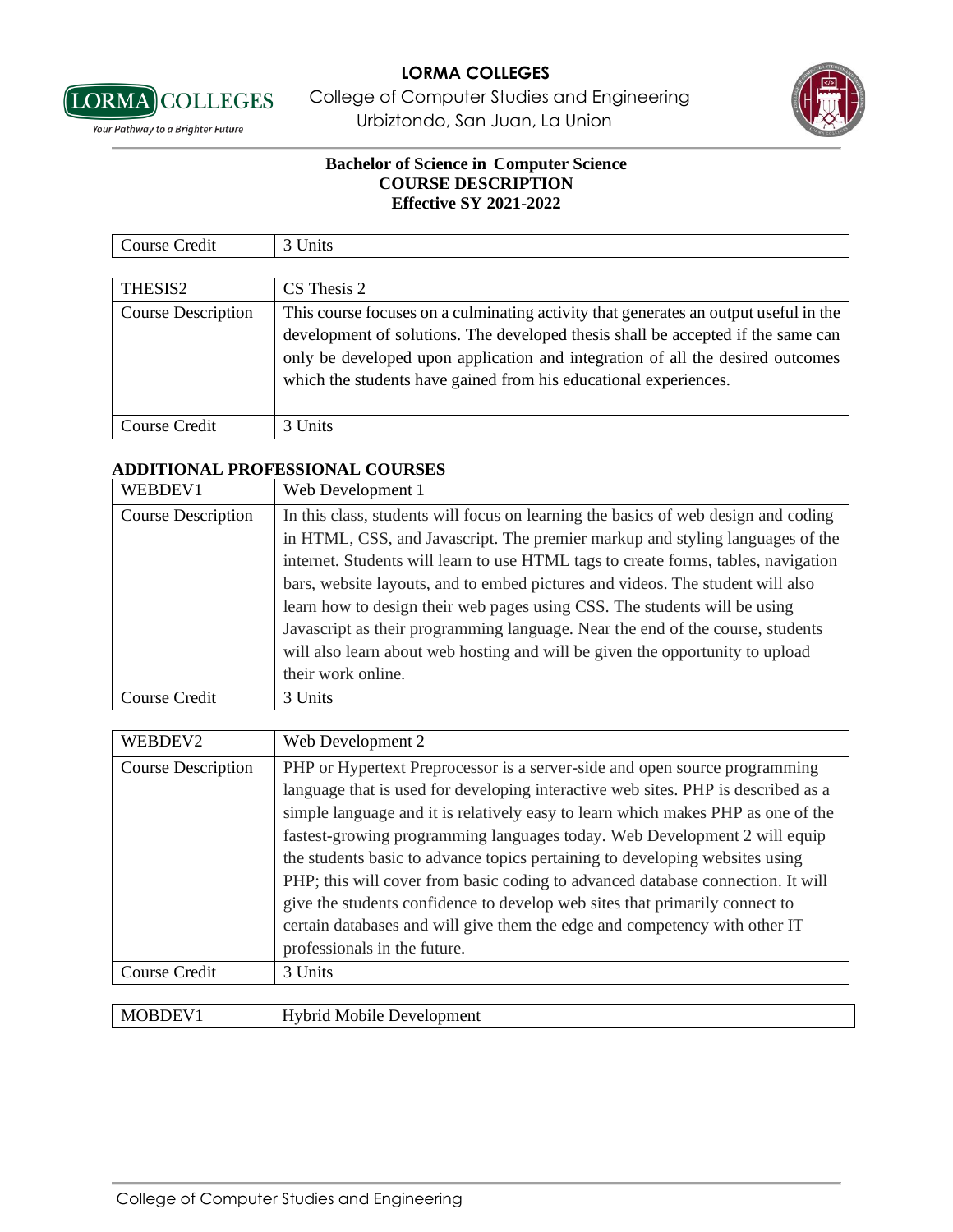

[LORMA] COLLEGES College of Computer Studies and Engineering **Vour Pathway to a Brighter Future Standard Expansion Urbiztondo, San Juan, La Union** 



| <b>Course Description</b> | In this course, the students will learn about cross-platform (iOS and Android)    |
|---------------------------|-----------------------------------------------------------------------------------|
|                           | mobile application development using the Flutter framework. The students will     |
|                           | explore concepts such as stateful and stateless widgets; material design; themes; |
|                           | assets; text input; gestures; retrieving local and real-time data; using location |
|                           | services and maps; testing mobile applications; architecting and employing best   |
|                           | practices for developing mobile applications. The course has both lecture and     |
|                           | laboratory sessions. The lecture session covers basic concepts whereas the lab    |
|                           | sessions give hands-on experience on the topics covered in the lecture sessions.  |
| Course Credit             | 3 Units                                                                           |

| MOBDEV2                   | Native Mobile Development                                                         |
|---------------------------|-----------------------------------------------------------------------------------|
| <b>Course Description</b> | This course is concerned with the development of applications on mobile and       |
|                           | wireless computing platforms. In this course the students will learn Kotlin, the  |
|                           | recommended programming language for developing Android apps. The students        |
|                           | will use the Android Studio tool to build these apps, and the students will learn |
|                           | the fundamental concepts of Android development along the way.                    |
|                           | By the end of this course, you will have created a collection of well-designed,   |
|                           | interesting, and fun Android apps.                                                |
| Course Credit             | 3 Units                                                                           |

| <b>QUANTI</b> | <b>Quantitative Methods</b>                                                        |
|---------------|------------------------------------------------------------------------------------|
|               | This course introduces the basic concepts of data analysis and statistical         |
|               | computing, both increasingly. The emphasis is on the practical application of      |
|               | quantitative reasoning, visualization, and data analysis. The goal is to provide   |
|               | students pragmatic tools for assessing statistical claims and conducting their own |
|               | basic statistical analyses.                                                        |
| Course Credit | 3 Units                                                                            |

| <b>INFOMAN2</b>           | <b>Information Management2</b>                                                 |
|---------------------------|--------------------------------------------------------------------------------|
| <b>Course Description</b> | The course covers discussion of database systems, the nature of the data, data |
|                           | association, data semantics and data models. A specific DBMS will be used to   |
|                           | implement data models for use in business application programs.                |
| Course Credit             | 3 Units                                                                        |
|                           |                                                                                |

| <b>EVENTDP</b>            | Event-Driven Programming                                                        |
|---------------------------|---------------------------------------------------------------------------------|
| <b>Course Description</b> | This course introduces computer programming using object-oriented               |
|                           | programming principles. Emphasis is on event-driven programming methods,        |
|                           | including creating and manipulating objects, classes, and using object-oriented |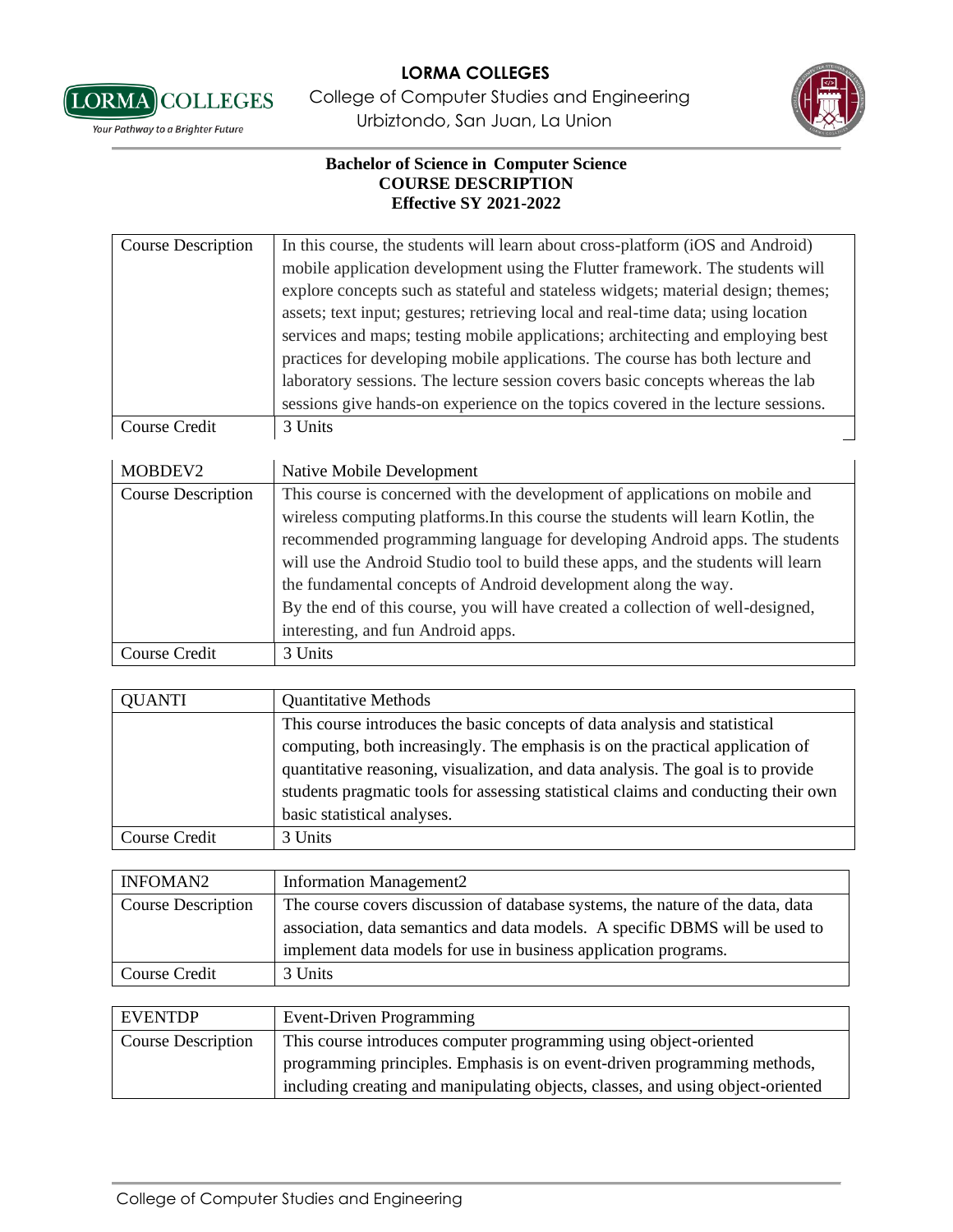

**LORMA** COLLEGES College of Computer Studies and Engineering **Vour Pathway to a Brighter Future Standard Expansion Urbiztondo, San Juan, La Union** 



## **Bachelor of Science in Computer Science COURSE DESCRIPTION Effective SY 2021-2022**

|                           | tools such as the class debugger. Upon completion, students should be able to<br>design, code, test and debug at a beginning level. |
|---------------------------|-------------------------------------------------------------------------------------------------------------------------------------|
| <b>Course Credit</b>      | 3 Units                                                                                                                             |
|                           |                                                                                                                                     |
| FAS                       | <b>Fieldtrips and Seminars</b>                                                                                                      |
| <b>Course Description</b> | Fieldtrips and Seminar is a required course for Bachelor of Science in                                                              |
|                           | Information Technology (IT). Students have the opportunity to have a short                                                          |
|                           | glimpse of what is stored for them after their graduation. Further, students will                                                   |
|                           | be exposed to relevant and information technology related industry as a part of                                                     |
|                           | their company visit. This course is more than applying knowledge whereby it                                                         |
|                           | requires the thoughtful application of skills in actual conduct trainings,                                                          |
|                           | workshops and seminars respectively. Thus, making students have the firsthand                                                       |
|                           | experience on how these events are being practiced in any given field of                                                            |
|                           | specialization. Further, students are required to have at least Ten (10) company                                                    |
|                           | visits during their semester may it either be in the Great Manila Area or in the                                                    |
|                           | nearby provinces. Furthermore, this requires enrolled students to                                                                   |
|                           | conduct/organize seminars and submit a well organize, scholarly done                                                                |
|                           | documentation thereafter as part on their output. Moreover, students also are                                                       |
|                           | bound to find/initiate/convince/look up to/solicit who will be their                                                                |
|                           | lecturer/keynote speaker/resource person for the seminar with the approval of the                                                   |
|                           | adviser. Topics that are to be presented must be within the bounds of information                                                   |
|                           | technology and computer engineering vs. management information systems,                                                             |
|                           | robotics, web application, embedded systems, trends in information technology,                                                      |
|                           | trends in computer engineering, software development applications and                                                               |
|                           | software/hardware engineering.                                                                                                      |
| Course Credit             | 1 Unit                                                                                                                              |

## **PROFESSIONAL ELECTIVES**

| CSE01                     | CS Elective 1                                                                                                                                                         |
|---------------------------|-----------------------------------------------------------------------------------------------------------------------------------------------------------------------|
| <b>Course Description</b> | This course provides an overview of some emerging techniques and<br>technologies in Information Technology and teaches concepts of advanced<br>programming languages. |
| Course Credit             | 3 Units                                                                                                                                                               |

| CSE02                     | CS Elective 2                                                                        |
|---------------------------|--------------------------------------------------------------------------------------|
| <b>Course Description</b> | In this course, students will learn the different types of data analysis and the key |
|                           | steps in a data analysis process. The basic techniques of data science which         |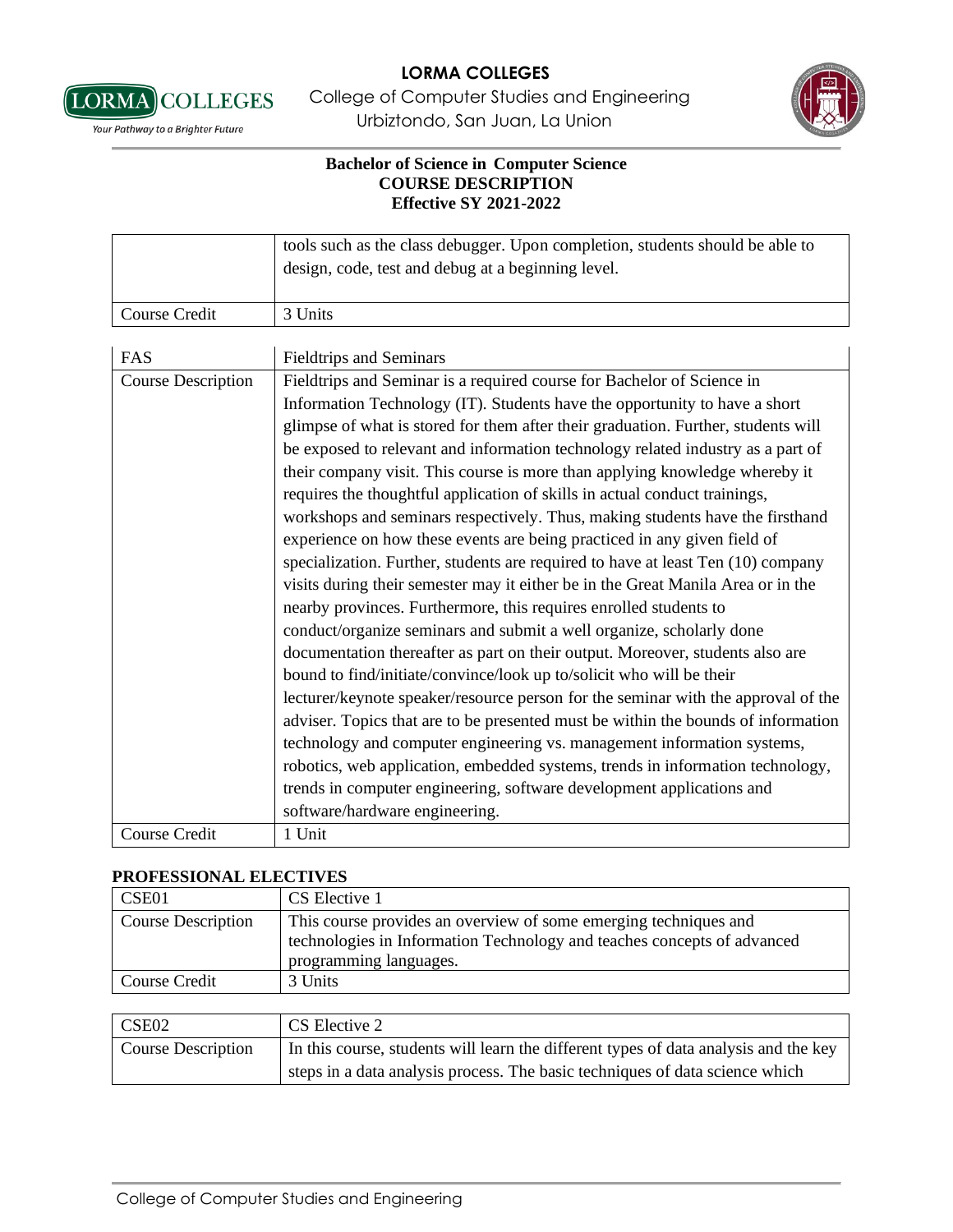

**LORMA** COLLEGES College of Computer Studies and Engineering **Vour Pathway to a Brighter Future Standard Expansion Urbiztondo, San Juan, La Union** 

## **Bachelor of Science in Computer Science COURSE DESCRIPTION Effective SY 2021-2022**

|               | includes prominent algorithms uses to mine data and basic statistical modeling<br>will also be included. |
|---------------|----------------------------------------------------------------------------------------------------------|
| Course Credit | 3 Units                                                                                                  |

| CSE <sub>03</sub>         | CS Elective 3                                                                                                                                                      |
|---------------------------|--------------------------------------------------------------------------------------------------------------------------------------------------------------------|
| <b>Course Description</b> | An introduction to the fundamentals of computer graphics, visualization, and<br>visual computing. Topics covered include concepts of light, color, two- and three- |
|                           | dimensional representations, data visualization, image processing, image<br>rendering, and animation.                                                              |
| Course Credit             | 3 Units                                                                                                                                                            |

| CSE04                     | CS Elective 4                                                                      |
|---------------------------|------------------------------------------------------------------------------------|
| <b>Course Description</b> | This course provides an introduction on machine learning. It gives an overview     |
|                           | of many concepts, techniques and algorithms in machine learning, beginning with    |
|                           | topics such as classification and linear regression and ending up with more recent |
|                           | topics such as support vector machines. The course is divided into three main      |
|                           | topics: supervised learning, unsupervised learning, and machine learning theory.   |
| Course Credit             | 3 Units                                                                            |

| CSE <sub>05</sub>  | CS Elective 5                                                                       |
|--------------------|-------------------------------------------------------------------------------------|
| Course Description | This is an advanced course on machine learning, focusing on recent advances in      |
|                    | deep learning with neural networks, such as recurrent and Bayesian neural           |
|                    | networks. The course will concentrate especially on natural language processing     |
|                    | (NLP) and computer vision applications. Recent statistical techniques based on      |
|                    | neural networks have achieved remarkable progress in these fields, leading to a     |
|                    | great deal of commercial and academic interest. The course will introduce the       |
|                    | mathematical definitions of the relevant machine learning models and derive their   |
|                    | associated optimisation algorithms. It will cover a range of applications of neural |
|                    | networks in natural language processing, including analysing latent dimensions      |
|                    | in text, translating between languages, and answering questions                     |
| Course Credit      | 3 Units                                                                             |

## **FREE ELECTIVES**

| FE01                      | Free Elective 1                                                                  |
|---------------------------|----------------------------------------------------------------------------------|
| <b>Course Description</b> | The course is an introduction to Business Analytics. It covers managerial        |
|                           | statistical tools in descriptive analytics and predictive analytics, including   |
|                           | regression. Other topics covered include forecasting, risk analysis, simulation, |
|                           | and data mining, and decision analysis. This course provides students with the   |
|                           | fundamental concepts and tools needed to understand the emerging role of         |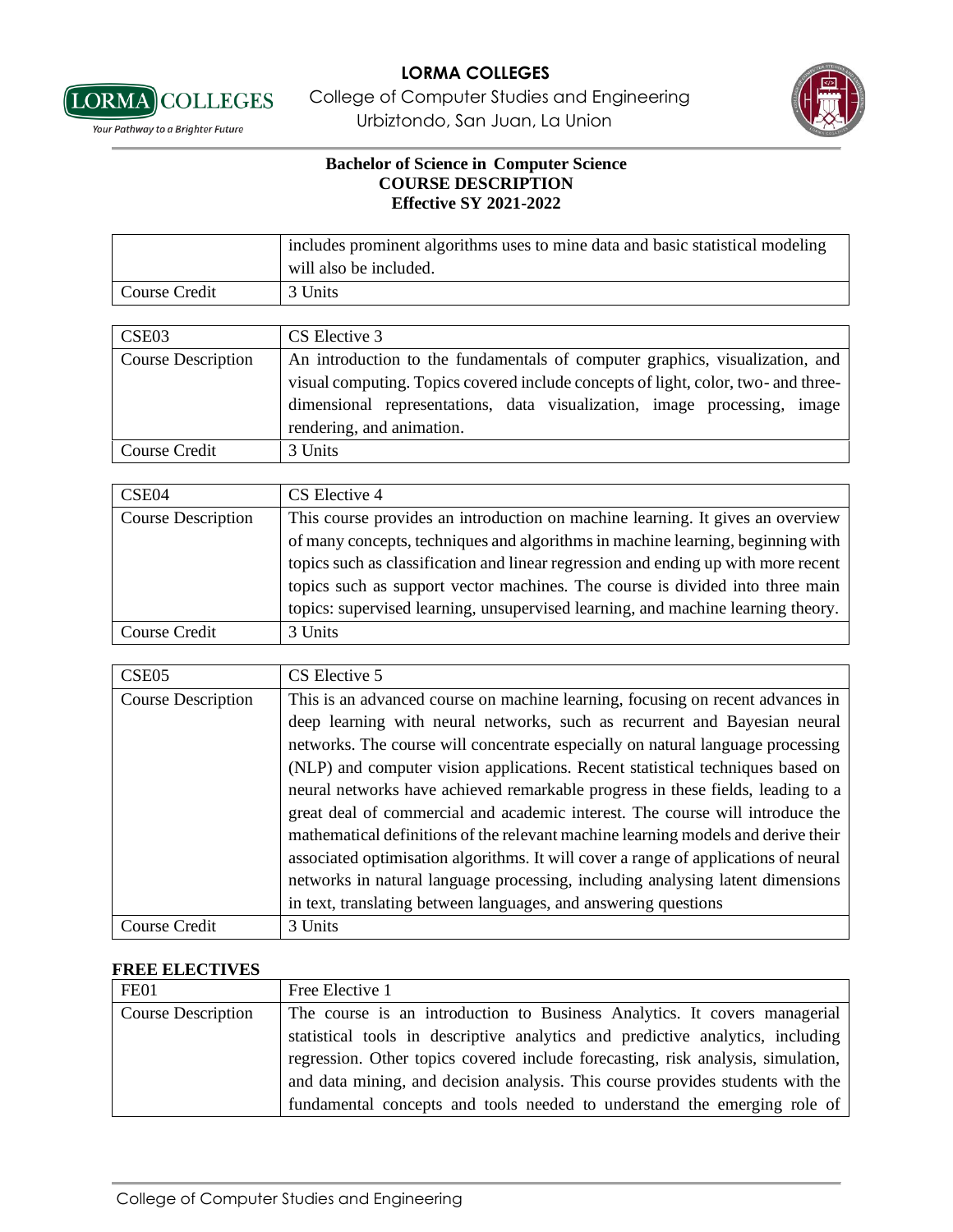

**LORMA** COLLEGES College of Computer Studies and Engineering **Vour Pathway to a Brighter Future Standard Expansion Urbiztondo, San Juan, La Union** 



## **Bachelor of Science in Computer Science COURSE DESCRIPTION Effective SY 2021-2022**

|               | business analytics in organizations and shows students how to apply basic         |
|---------------|-----------------------------------------------------------------------------------|
|               | business analytics tools in a spreadsheet environment, and how to communicate     |
|               | with analytics professionals to effectively use and interpret analytic models and |
|               | results for making better business decisions. Emphasis is placed on applications, |
|               | concepts and interpretation of results, rather than theory and calculations.      |
|               | Students use a computer software package for data analysis.                       |
| Course Credit | 3 Units                                                                           |

| FE <sub>02</sub>          | Free Elective 2                                                                  |
|---------------------------|----------------------------------------------------------------------------------|
| <b>Course Description</b> | This syllabus is designed for learners who are learning a new foreign language.  |
|                           | The aim is to develop an ability to use the language effectively for purposes of |
|                           | practical communication.                                                         |
| Course Credit             | 3 Units                                                                          |

| FE03               | Free Elective 3                                                                                                                                                                                                |
|--------------------|----------------------------------------------------------------------------------------------------------------------------------------------------------------------------------------------------------------|
| Course Description | The course includes the journey into the world of entrepreneurship with<br>introspection of a business idea into a viable venture. The focus is on unleashing<br>the entrepreneurial spirit in each individual |
| Course Credit      | 3 Units                                                                                                                                                                                                        |

| FE04                      | Free Elective 4                                                                                                                                                                                                                                                                                                                                |
|---------------------------|------------------------------------------------------------------------------------------------------------------------------------------------------------------------------------------------------------------------------------------------------------------------------------------------------------------------------------------------|
| <b>Course Description</b> | This course uses the "Lean Startup" concept as a canvas to give students the<br>essential knowledge needed to either start their own business or join a startup and<br>be a major contributor. In addition to learning about entrepreneurship, the legal                                                                                       |
|                           | aspects of starting a business, and the life and experience of<br>working at a startup, students will get hands-on skills they can use in any startup<br>or to start their own business. Every student will practice these skills in-class by<br>building a real startup business (based on a pre-set collection of products and<br>services). |
| Course Credit             | 3 Units                                                                                                                                                                                                                                                                                                                                        |

## **PHYSICAL EDUCATION**

| <b>PE01</b>               | <b>Physical Fitness and Wellness</b>                                             |
|---------------------------|----------------------------------------------------------------------------------|
| <b>Course Description</b> | This course is designed to provide students knowledge and skills in maintaining  |
|                           | a balanced and healthy lifestyle through various physical exercises, proper      |
|                           | posture, healthy diet, and fitness and wellness programs. Further, it also       |
|                           | includes the basic steps in dancing, and types of Philippine and foreign dances. |
|                           | This course enables the students value the benefits of physical wellness and     |
|                           | fitness and apply its principles in their life.                                  |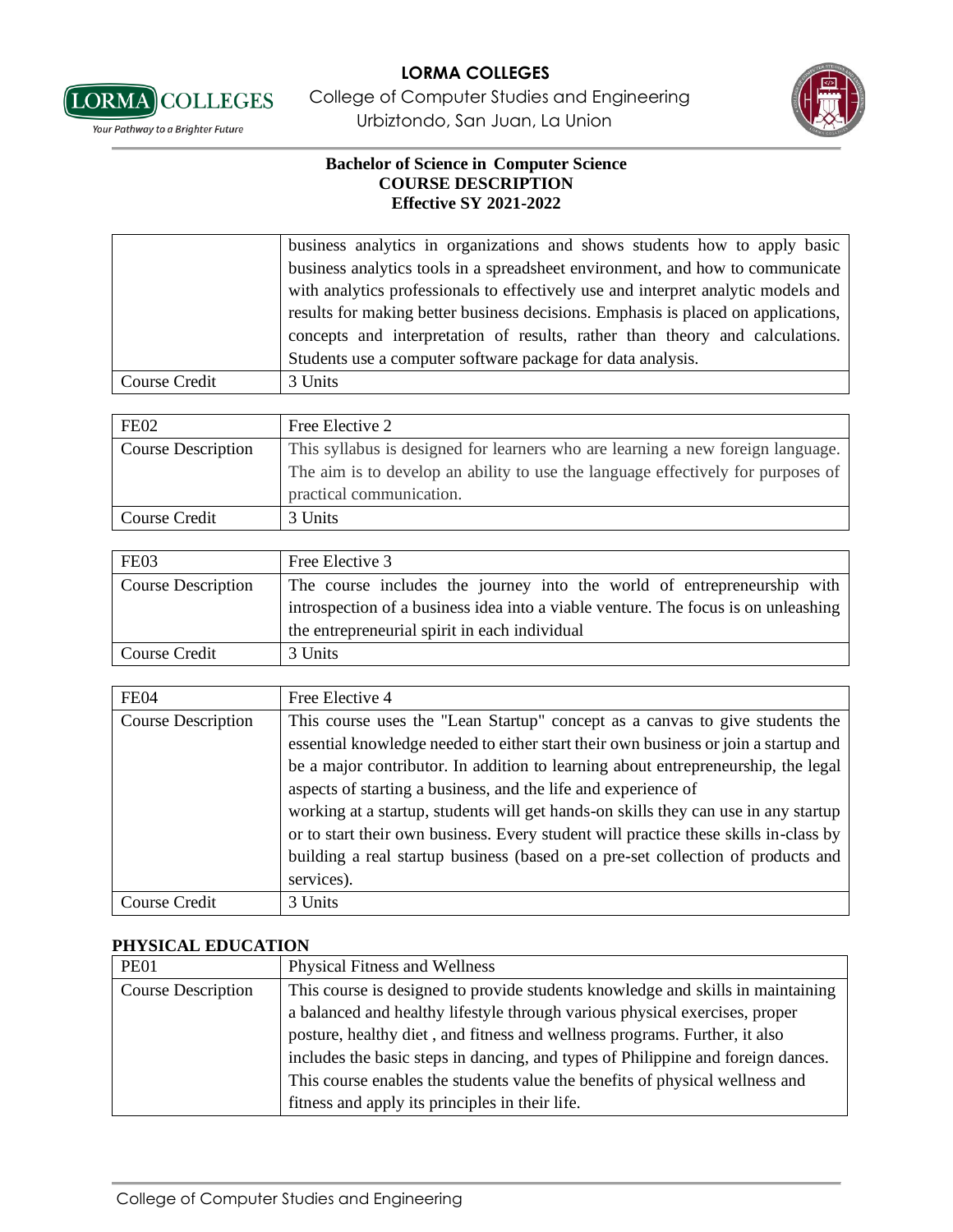

**LORMA** COLLEGES College of Computer Studies and Engineering **Vour Pathway to a Brighter Future Standard Expansion Urbiztondo, San Juan, La Union** 



a ka

## **Bachelor of Science in Computer Science COURSE DESCRIPTION Effective SY 2021-2022**

| Course Credit      | 2 Units                                                                           |
|--------------------|-----------------------------------------------------------------------------------|
|                    |                                                                                   |
| <b>PE02</b>        | <b>Self Defense</b>                                                               |
| Course Description | This course is designed to familiarize the students with the various techniques   |
|                    | and strategies in protecting oneself in harmful situations. This course also      |
|                    | provides awareness on the students the importance of psychological awareness,     |
|                    | alertness, physical health and endurance during difficult situations. Further, it |
|                    | also train students on physical and mental training in using self-defense         |
|                    | techniques.                                                                       |
| Course Credit      | 2 Units                                                                           |

| PE <sub>03</sub>   | Swimming with Basic Life Support                                             |
|--------------------|------------------------------------------------------------------------------|
| Course Description | This course deals with the fundamentals of swimming and survival skills. The |
|                    | students are expected to learn the basic and advanced strokes and skills     |
|                    | associated with swimming and survival techniques.                            |
| Course Credit      | 2 Units                                                                      |

| <b>PE04</b>               | <b>Sports</b>                                                                   |
|---------------------------|---------------------------------------------------------------------------------|
| <b>Course Description</b> | This course deals with various indoor and outdoor activities designed to arouse |
|                           | the student's interests and abilities to develop self-esteem, perseverance,     |
|                           | courage, and sense of creativity which will be utilized and carried on to their |
|                           | lifetime endeavors. Covers also activities in which the emphasis is placed upon |
|                           | the development of physical skills through recreational sports essential for    |
|                           | stress management.                                                              |
| Course Credit             | 2 Units                                                                         |

## **NATIONAL SERVICE TRAINING PROGRAM**

| NSTP1                     | Civil Welfare Training Service 1                                            |
|---------------------------|-----------------------------------------------------------------------------|
| <b>Course Description</b> | This course is pursuant to Republic Act No. 9163, otherwise known as the    |
|                           | National Service Training Act of 2001, which mandates tertiary educational  |
|                           | institutions to incorporate in the collegiate curriculum a program aimed at |
|                           | "enhancing civic consciousness and defense preparedness in the youth by     |
|                           | developing the ethics of service and patriotism".                           |
| Course Credit             | 3 Units                                                                     |

| NSTP <sub>2</sub>         | Civil Welfare Training Service 2                                                    |
|---------------------------|-------------------------------------------------------------------------------------|
| <b>Course Description</b> | This course is sequel to NSTP 1 and is destined to immerse students in              |
|                           | activities that will arm them the capability to contribute in the upliftment of the |